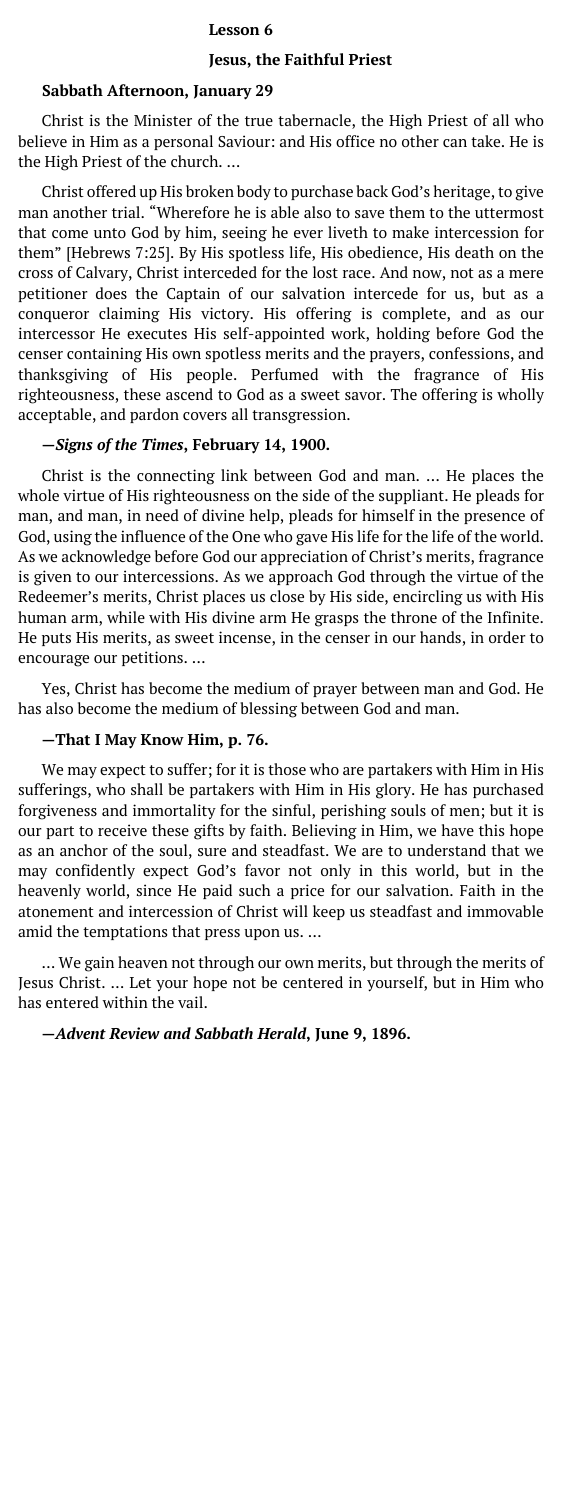# **Sunday, January 30: A Priest On Behalf of Human Beings**

The priests ministered daily in the holy place, while once a year the high priest performed a special work of atonement in the most holy, for the cleansing of the sanctuary. Day by day the repentant sinner brought his offering to the door of the tabernacle and, placing his hand upon the victim's head, confessed his sins, thus in figure transferring them from himself to the innocent sacrifice.

# **—***The Great Controversy***, p. 418.**

Of the high priest of Israel we read, "Aaron shall bear the names of the children of Israel in the breastplate of judgment upon his heart, when he goeth in unto the holy place, for a memorial before the Lord continually" [Exodus 28:29]. What a beautiful and expressive figure this is of the unchanging love of Christ for His church! Our great High Priest, of whom Aaron was a type, bears His people upon His heart. … Christ as the great high priest, making a perfect atonement for sin, stands alone in divine majesty and glory. Other high priests were only types, and when He appeared, the need of their services vanished. … Let human beings, subject to temptation, remember that in the heavenly courts they have a high priest who is touched with the feeling of their infirmities, because He Himself was tempted, even as they are.

#### **—***Advent Review and Sabbath Herald***, March 17, 1903.**

In the courts above, Christ is pleading for His church—pleading for those for whom He has paid the redemption price of His blood. Centuries, ages, can never lessen the efficacy of His atoning sacrifice. Neither life nor death, height nor depth, can separate us from the love of God which is in Christ Jesus; not because we hold Him so firmly, but because He holds us so fast. If our salvation depended on our own efforts, we could not be saved; but it depends on the One who is behind all the promises. Our grasp on Him may seem feeble, but His love is that of an elder brother; so long as we maintain our union with Him, no one can pluck us out of His hand. …

I read this over and over again, for it is so full of assurance: "Seeing then that we have a great high priest, that is passed into the heavens, Jesus the Son of God, let us hold fast our profession. For we have not an high priest which cannot be touched with the feeling of our infirmities; but was in all points tempted like as we are, yet without sin. Let us therefore come boldly unto the throne of grace, that we may obtain mercy, and find grace to help in time of need" (Hebrews 4:14-16). … What a Saviour we have—a risen Saviour, One who can save all who come unto Him!

**—***That I May Know Him***, p. 80.**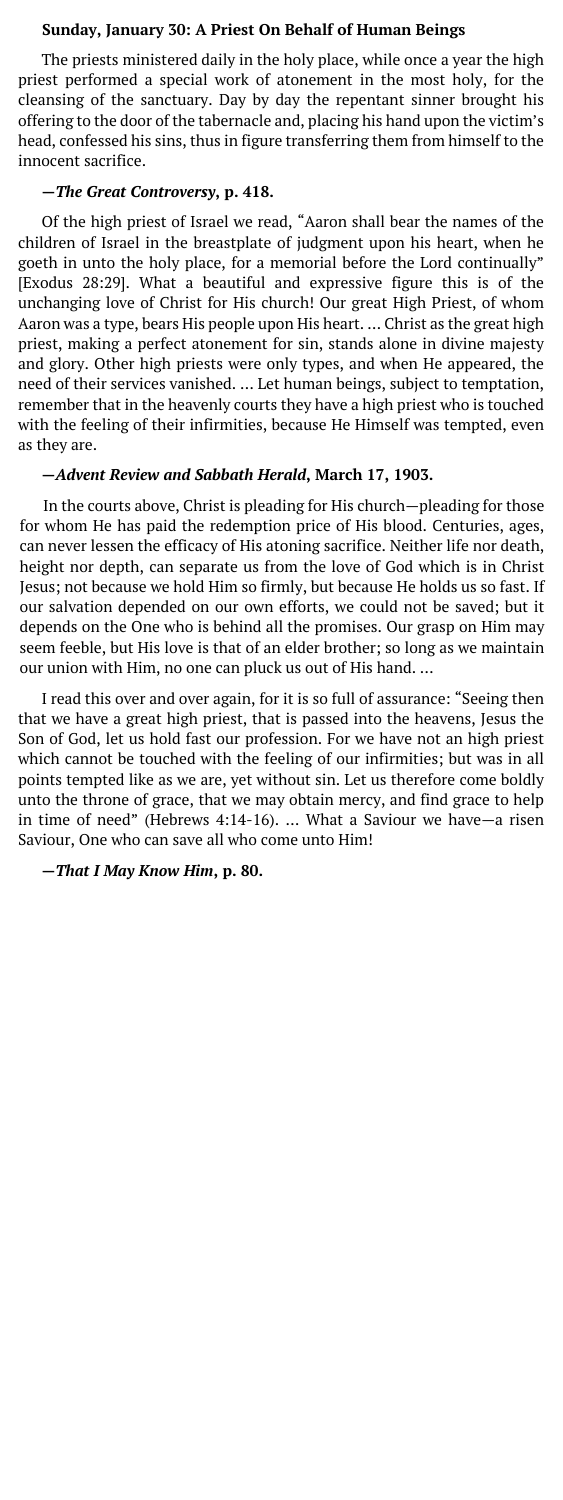# **Monday, January 31: According to the Order of Melchizedek**

The tithing system reaches back beyond the days of Moses. Men were required to offer to God gifts for religious purposes before the definite system was given to Moses, even as far back as the days of Adam. In complying with God's requirements, they were to manifest in offerings their appreciation of His mercies and blessings to them. This was continued through successive generations, and was carried out by Abraham, who gave tithes to Melchizedek, the priest of the most high God. … God does not compel men to give. All that they give must be voluntary. He will not have His treasury replenished with unwilling offerings.

# **—***Testimonies for the Church***, vol. 3, p. 393.**

God has never left Himself without witness on the earth. At one time Melchisedek represented the Lord Jesus Christ in person, to reveal the truth of heaven, and perpetuate the law of God.

It was Christ that spoke through Melchisedek, the priest of the most high God. Melchisedek was not Christ, but he was the voice of God in the world, the representative of the Father. And all through the generations of the past, Christ has spoken; Christ has led His people, and has been the light of the world. When God chose Abraham as a representative of His truth, He took him out of his country, and away from his kindred, and set him apart. He desired to mold him after His own model. He desired to teach him according to His own plan.

# **—Ellen G. White Comments, in** *The SDA Bible Commentary***, vol. 1, pp. 1092, 1093.**

Today in every land there are those who are honest in heart, and upon these the light of heaven is shining. If they continue faithful in following that which they understand to be duty, they will be given increased light, until, like Naaman of old, they will be constrained to acknowledge that "there is no God in all the earth," save the living God, the Creator.

#### **—***Prophets and Kings***, p. 253.**

Among the heathen are those who worship God ignorantly, those to whom the light is never brought by human instrumentality, yet they will not perish. Though ignorant of the written law of God, they have heard His voice speaking to them in nature, and have done the things that the law required. Their works are evidence that the Holy Spirit has touched their hearts, and they are recognized as the children of God.

How surprised and gladdened will be the lowly among the nations, and among the heathen, to hear from the lips of the Saviour, "Inasmuch as ye have done it unto one of the least of these My brethren, ye have done it unto Me"! How glad will be the heart of Infinite Love as His followers look up with surprise and joy at His words of approval!

**—***The Desire of Ages***, p. 638.**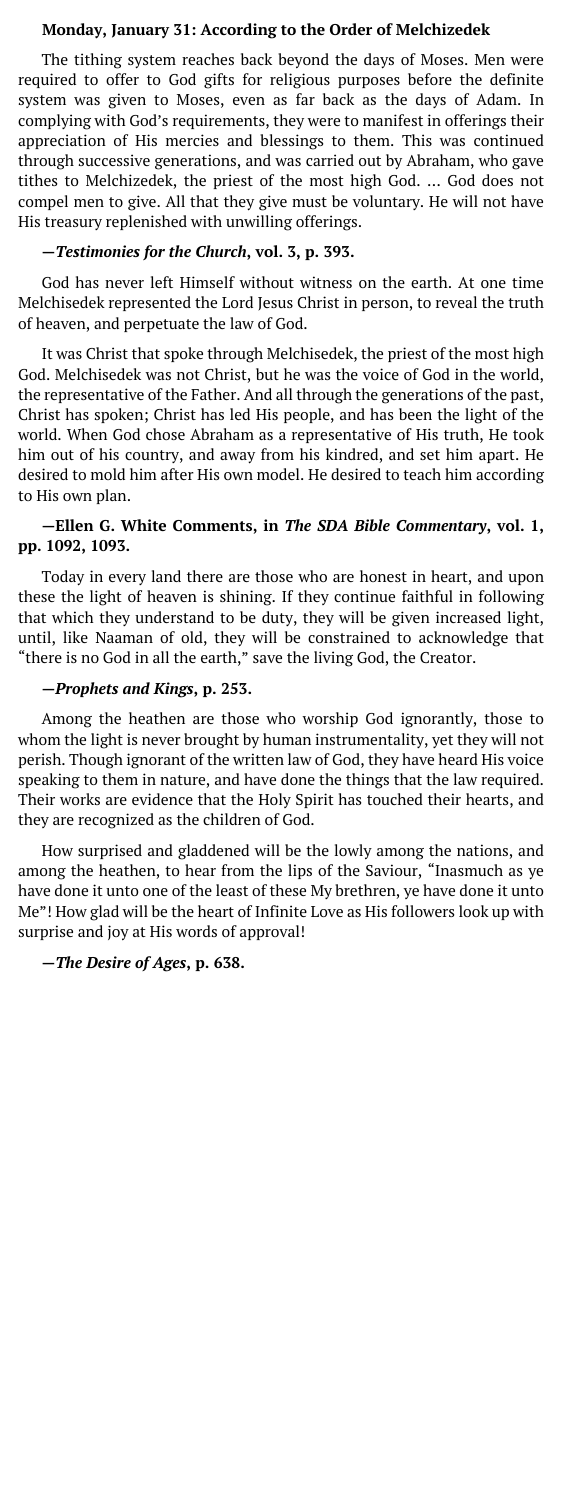# **Tuesday, February 1: An Effective Priest**

Jesus is our Advocate, our High Priest, our Intercessor. Our present position therefore is like that of the Israelites, standing in the outer court, waiting and looking for that blessed hope, the glorious appearing of our Lord and Saviour Jesus Christ. …

When the high priest entered the holy place, representing the place where our High Priest is now pleading, and offered sacrifice on the altar, no propitiatory sacrifices were offered without. While the high priest was interceding within, every heart was to be bowed in contrition before God, pleading for the pardon of transgression. Type met antitype in the death of Christ, the Lamb slain for the sins of the world. The great High Priest has made the only sacrifice that will be of any value.

# **—***That I May Know Him***, p. 73.**

Christ Jesus is represented as continually standing at the altar, momentarily offering up the sacrifice for the sins of the world. He is a minister of the true tabernacle which the Lord pitched and not man. … A daily and yearly typical atonement is no longer to be made, but the atoning sacrifice through a mediator is essential because of the constant commission of sin. Jesus is officiating in the presence of God, offering up His shed blood, as it had been a lamb slain.

# **—Ellen G. White Comments, in** *The SDA Bible Commentary***, vol. 6, p. 1077.**

These lessons were taught to the chosen people of God thousands of years ago, and repeated in various symbols and figures, that the work of truth might be riveted in every heart, that without the shedding of blood there is no remission of sins. The great lesson embodied in the sacrifice of every bleeding victim, impressed in every ceremony, inculcated by God Himself, was that through the blood of Christ alone is forgiveness of sins; yet how many carry the galling yoke and how few feel the force of this truth and act upon it personally, and derive the blessings they might receive through a perfect faith in the blood of the Lamb of God. …

Justice demanded the sufferings of man; but Christ rendered the sufferings of a God. He needed no atonement of suffering for Himself; all His sufferings were for us; all His merits and holiness were open to fallen man, presented as a gift.

# **—Ellen G. White Comments, in** *The SDA Bible Commentary***, vol. 7, p. 913.**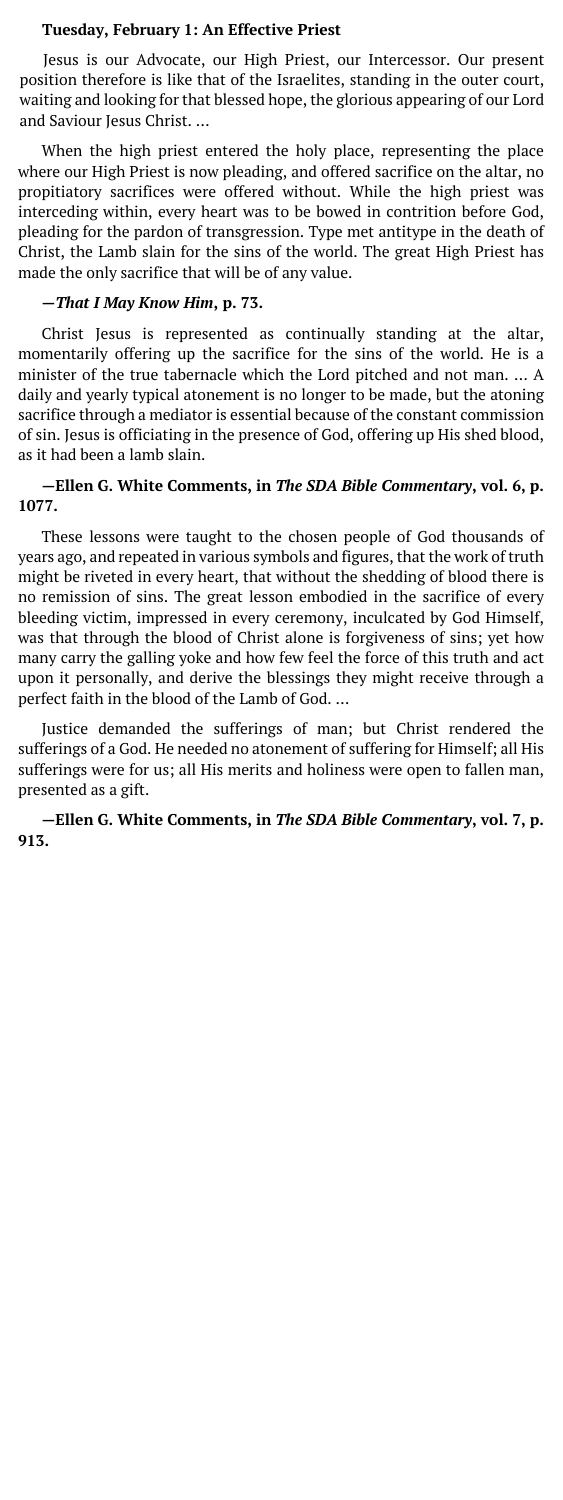## **Wednesday, February 2: An Eternal Priest**

The priest went through the ceremony of his official work. He took the child in his arms, and held it up before the altar. After handing it back to its mother, he inscribed the name "Jesus" on the roll of the first-born. Little did he think, as the babe lay in his arms, that it was the Majesty of heaven, the King of glory. … He did not think that this babe was He whose glory Moses had asked to see. But One greater than Moses lay in the priest's arms; and when he enrolled the child's name, he was enrolling the name of One who was the foundation of the whole Jewish economy. That name was to be its death warrant; for the system of sacrifices and offerings was waxing old; the type had almost reached its antitype, the shadow its substance.

The Shekinah had departed from the sanctuary, but in the Child of Bethlehem was veiled the glory before which angels bow. This unconscious babe was the promised seed, to whom the first altar at the gate of Eden pointed. … This was He whom seers had long foretold. He was the Desire of all nations, the Root and the Offspring of David, and the Bright and Morning Star. The name of that helpless little babe, inscribed in the roll of Israel, declaring Him our brother, was the hope of fallen humanity. The child for whom the redemption money had been paid was He who was to pay the ransom for the sins of the whole world. He was the true "high priest over the house of God," the head of "an unchangeable priesthood," the intercessor at "the right hand of the Majesty on high." Hebrews 10:21; 7:24; 1:3.

## **—***The Desire of Ages***, pp. 52, 55.**

As you confess your sins, as you repent of your iniquity, Christ takes your guilt upon Himself and imputes to you His own righteousness and power. To those who are contrite in spirit He gives the golden oil of love and the rich treasures of His grace. It is then that you may see that the sacrifice of self to God through the merits of Christ makes you of infinite value, for clothed in the robe of Christ's righteousness you become the sons and daughters of God. Those who … ask forgiveness in the name of Jesus will receive their request. At the very first expression of penitence Christ presents the humble suppliant's petition before the throne as His own desire in the sinner's behalf. He says, "I will pray the Father for you."

#### **—***That I May Know Him***, p. 77.**

The Lord Jesus loves His people, and when they put their trust in Him, depending wholly upon Him, He strengthens them. He will live through them, giving them the inspiration of His sanctifying Spirit, imparting to the soul a vital transfusion of Himself. He acts through their faculties and causes them to choose His will and to act out His character. With the apostle Paul they then may say, "I am crucified with Christ: nevertheless I live; yet not I, but Christ liveth in me: and the life which I now live in the flesh I live by the faith of the Son of God, who loved me, and gave himself for me" [Galatians 2:20.]

# **—Letter 13, September 27, 1894.**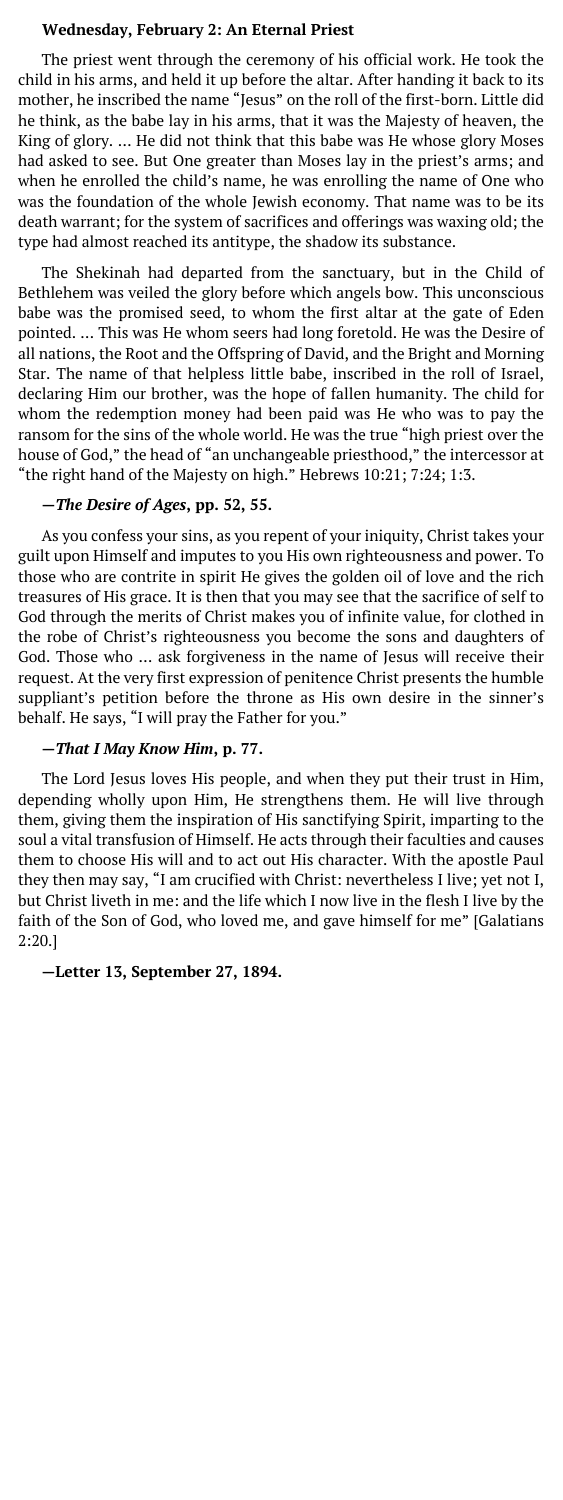# **Thursday, February 3: A Sinless Priest**

Jesus has given to childhood and youth a perfect example. Study the Pattern, Christ Jesus, and copy it if you would be like Him—pure, holy, sinless, and undefiled. Study the childhood of Christ. He was the Son of God, yet the Bible record tells us He returned from Jerusalem and was subject unto His parents. …

Jesus, the world's Redeemer, did as He was told even if the task was not agreeable to His feelings. Obedience is an element of true greatness. No one can be truly good and great who has not learned to obey with alacrity. …

Remember your characters are not finished; you are building up day by day a character. Weave all the kindness, obedience, thoughtfulness, painstaking, and love into it you can. Make it after the divine model. Educate yourselves that you may possess the ornament of a meek and quiet spirit which is in the sight of God of great price. You can make the world better by living in it if you only do the very best you can.

# **—***Our High Calling***, p. 264.**

The first four commandments enjoined upon man his duty to serve the Lord our God with all the heart, and with all the soul, and with all the mind, and with all the strength. This takes the whole man. This requires a love so fervent, so intense, that man can cherish nothing in his mind or affections in rivalry with God; and his works will bear the signature of heaven. …

Let men worship and serve the Lord God, and Him only. … Anything that is made the subject of undue thought and admiration, absorbing the mind, is a [god] chosen before the Lord.

Jehovah, the eternal, self-existent, uncreated One, Himself the source and sustainer of all, is alone entitled to supreme reverence and worship. Man is forbidden to give to any other object the first place in his affections or his service. Whatever we cherish that tends to lessen our love for God or to interfere with the service due Him, of that do we make a god.

# **—***Sons and Daughters of God***, p. 56.**

In His intercession as our Advocate, Christ needs no man's virtue, no man's intercession. Christ is the only sin bearer, the only sin offering. Prayer and confession are to be offered only to Him who has entered once for all into the holy place.

Christ represented His Father to the world, and He represents before God the chosen ones in whom He has restored the moral image of God. They are His heritage. … No priest, no religionist, can reveal the Father to any son or daughter of Adam. Men have only one Advocate, one Intercessor, who is able to pardon transgression. Shall not our hearts swell with gratitude to Him who gave Jesus to be the propitiation for our sins? Think deeply upon the love the Father has manifested in our behalf, the love that He has expressed for us. We cannot measure this love. Measurement there is none. We can only point to Calvary, to the Lamb slain from the foundation of the world. It is an infinite sacrifice. Can we comprehend and measure infinity?

**—***That I May Know Him***, p. 73.**